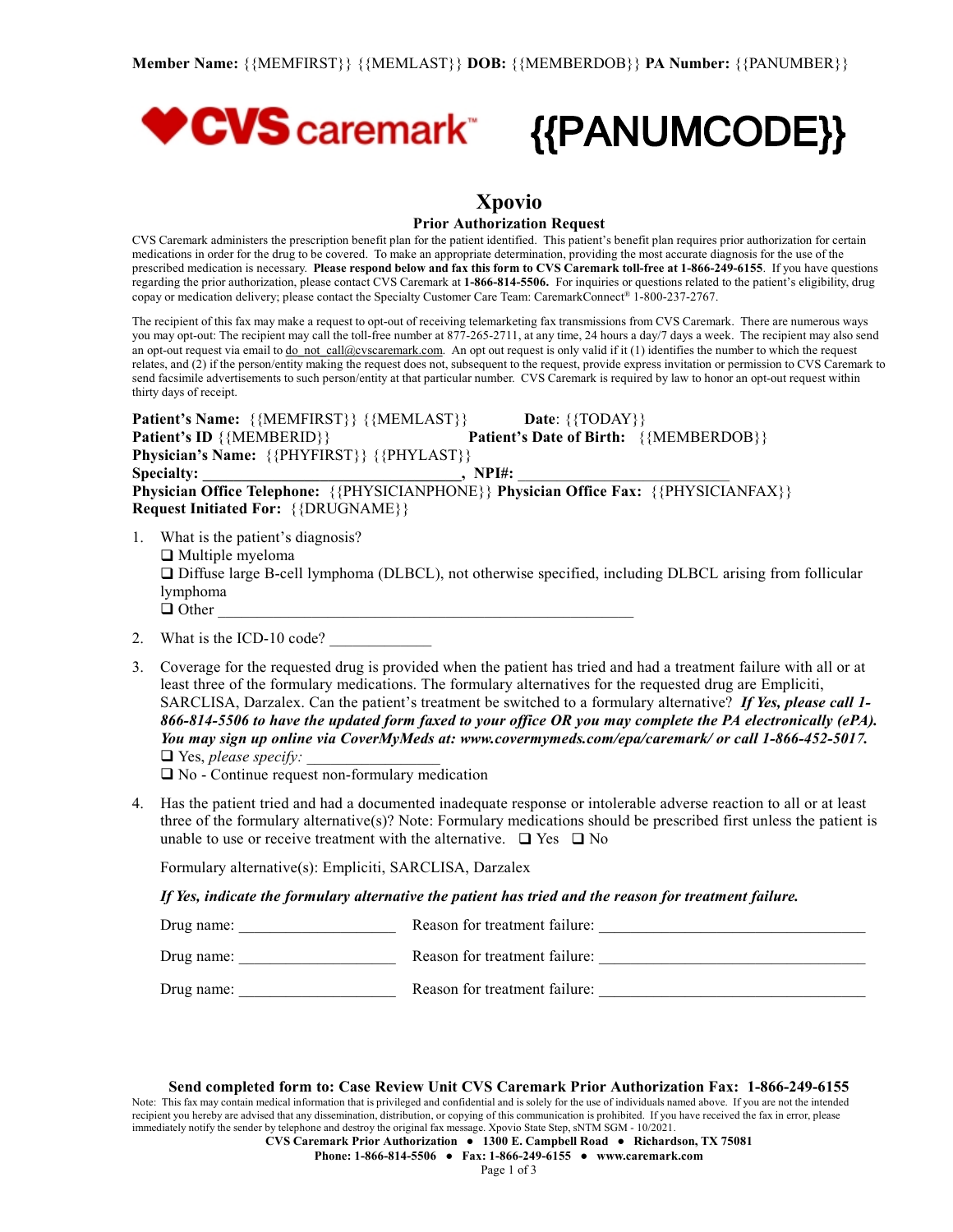**Member Name:** {{MEMFIRST}} {{MEMLAST}} **DOB:** {{MEMBERDOB}} **PA Number:** {{PANUMBER}}

5. Does the patient have a documented contraindication to all or at least three of the formulary alternative(s): Empliciti, SARCLISA, Darzalex?

q Yes q No *If No, complete this form in its entirety and State Step Therapy section.*

*If Yes, indicate the formulary alternative the patient is unable to take and describe the contraindication(s):*

| Drug name: | Contraindication: |
|------------|-------------------|
| Drug name: | Contraindication: |
| Drug name: | Contraindication: |

- 6. Has chart note(s) or other documentation supporting the inadequate response, intolerable adverse reaction or contraindication to the necessary number of formulary alternatives been submitted? *ACTION REQUIRED: Submit chart note(s) or other documentation indicating prior treatment failure, severity of the adverse event (if any), and dosage and duration of the prior treatment, or contraindication to formulary alternatives.*  $\Box$  Yes  $\Box$  No *If No, complete this form in its entirety and State Step Therapy section.*
- 7. Is the patient currently receiving treatment with the requested medication?  $\Box$  Yes  $\Box$  No *If No, skip* #9
- 8. Has the patient experienced disease progression or an unacceptable toxicity from treatment with the requested medication?  $\Box$  Yes  $\Box$  No *No further questions*
- 9. What is the prescribed regimen?
	- $\Box$  Single agent
	- $\square$  Xpovio with dexamethasone
	- $\square$  Xpovio with dexamethasone and bortezomib
	- $\Box$  Other

## *Complete the following section based on the patient's diagnosis, if applicable.*

## Section A: Multiple Myeloma

10. How many previous treatment regimens has the patient used? \_\_\_\_\_\_\_\_\_\_\_\_\_ regimens

- 11. Is the patient refractory to at least two prior proteasome inhibitors (e.g., Velcade)?  $\Box$  Yes  $\Box$  No
- 12. Is the patient refractory to at least two prior immunomodulatory agents (e.g., Revlimid)?  $\Box$  Yes  $\Box$  No
- 13. Is the patient refractory to an anti-CD38 monoclonal antibody (e.g., Darzalex)?  $\Box$  Yes  $\Box$  No *If no, no further questions.*
- 14. Has the patient received at least one prior therapy?  $\Box$  Yes  $\Box$  No

Section B: Diffuse Large B-cell Lymphoma (DLBCL)

- 15. Is the patient's disease relapsed or refractory?  $\Box$  Yes  $\Box$  No
- 16. How many previous lines of systemic therapy has the patient used? lines

# State Step Therapy

- 1. Is the requested drug being used for an FDA-approved indication or an indication supported in the compendia of current literature (examples: AHFS, Lexicomp, Clinical Pharmacology, Micromedex, current accepted guidelines)?  $\Box$  Yes  $\Box$  No
- 2. Does the prescribed quantity fall within the manufacturer's published dosing guidelines or within dosing guidelines found in the compendia of current literature (examples: package insert, AHFS, Lexicomp, Clinical Pharmacology, Micromedex, current accepted guidelines)?  $\Box$  Yes  $\Box$  No
- 3. Does the patient reside in Maryland?  $\Box$  Yes  $\Box$  No *If No, skip to* #7

#### **Send completed form to: Case Review Unit CVS Caremark Prior Authorization Fax: 1-866-249-6155**

Note: This fax may contain medical information that is privileged and confidential and is solely for the use of individuals named above. If you are not the intended recipient you hereby are advised that any dissemination, distribution, or copying of this communication is prohibited. If you have received the fax in error, please immediately notify the sender by telephone and destroy the original fax message. Xpovio State Step, sNTM SGM - 10/2021.

**CVS Caremark Prior Authorization ● 1300 E. Campbell Road ● Richardson, TX 75081**

**Phone: 1-866-814-5506 ● Fax: 1-866-249-6155 ● [www.caremark.com](http://www.caremark.com)**